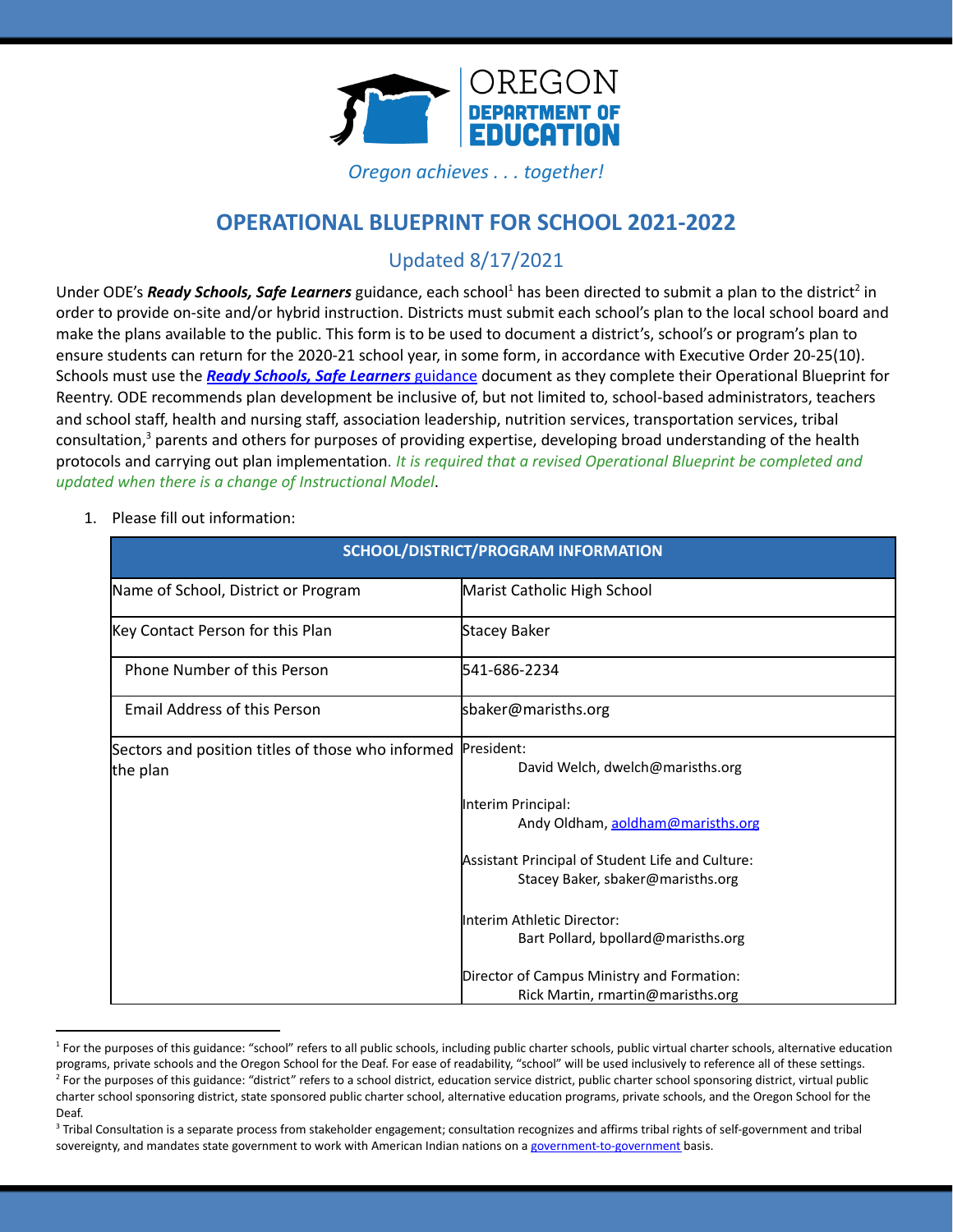|                                                                                                      | Athletic Trainer/COVID-19 Coordinator:<br>Mari Gibson, mgibson@marisths.org<br>IT/Facility Manager:<br>Chris Fudge, cfudge@marisths.org                                                                                                                                                                                                       |
|------------------------------------------------------------------------------------------------------|-----------------------------------------------------------------------------------------------------------------------------------------------------------------------------------------------------------------------------------------------------------------------------------------------------------------------------------------------|
| Local public health office(s) or officers(s)                                                         | Lane County Public Health, 541-682-4041<br>https://www.lanecounty.org/cms/one.aspx?pageId=4078590<br>Kate Blair, kathleen.blair@lanecountyor.gov, 541-682-4327                                                                                                                                                                                |
| Name of person Designated to Establish,<br>Implement and Enforce Physical Distancing<br>Requirements | President: David Welch, dwelch@marisths.org<br>Interim Principal: Andy Oldham, aoldham@marisths.org<br>Assistant Principal of Student Life and Culture: Stacey Baker,<br>sbaker@marisths.org<br>Interim Athletic Director: Bart Pollard, bpollard@marisths.org<br>Athletic Trainer/COVID-19 Coordinator: Mari Gibson,<br>mgibson@marisths.org |
| Intended Effective Dates for this Plan                                                               | September 7, 2021                                                                                                                                                                                                                                                                                                                             |
| <b>ESD Region</b>                                                                                    | Archdiocese of Portland, Oregon<br>Lane County                                                                                                                                                                                                                                                                                                |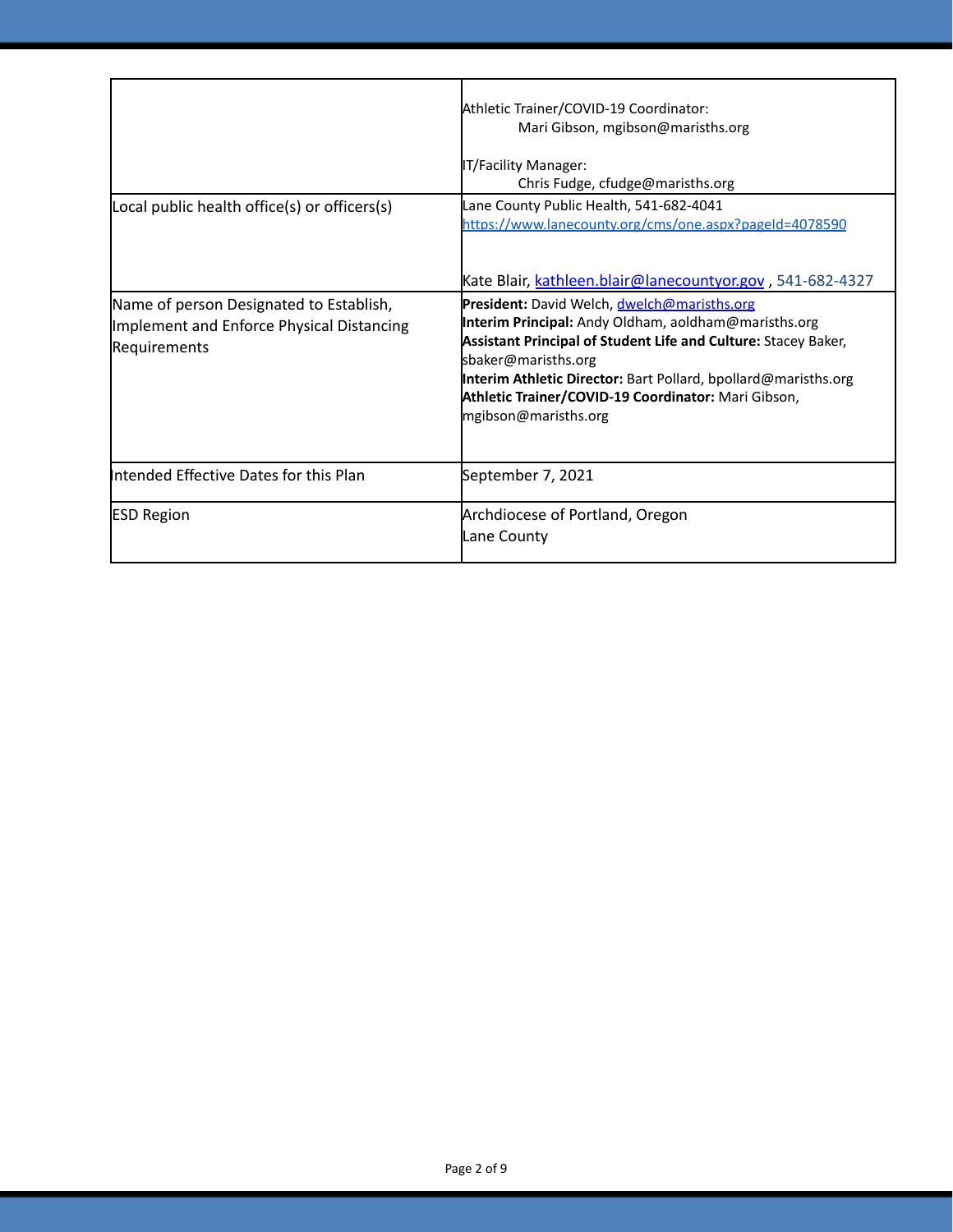

# **1. Public Health Protocols**

#### **COMMUNICABLE DISEASE MANAGEMENT PLAN FOR COVID-19**

**Onsite Plan**

#### **Communicable Disease Management Plan:**

As an Archdiocesan high school, Marist will follow Multnomah Education Service District's (MESD) Comprehensive Communicable <u>[Disease](https://www.multnomahesd.org/uploads/1/2/0/2/120251715/multnomah_education_service_district_-_comprehensive_communicable_disease_management_plan_updated_07-22-2020.pdf)</u> [Management Plan](https://www.multnomahesd.org/uploads/1/2/0/2/120251715/multnomah_education_service_district_-_comprehensive_communicable_disease_management_plan_updated_07-22-2020.pdf) and will work with LCPH since the school is not located in Multnomah County.

#### **Staff to Enforce Protocols:**

David Welch, [dwelch@marisths.org](mailto:dwelch@marisths.org), President Stacey Baker, **[sbaker@marisths.org](mailto:sbaker@marisths.org)**, Assistant Principal Mari Gibson, [mgibson@marisths.org,](mailto:mgibson@marisths.org) Athletic Trainer/COVID-19 Coordinator

#### **Lane County Public Health Contacts**

Lane County Public Health, 541-682-4041. <https://www.lanecounty.org/cms/one.aspx?pageId=4078590> Kate Blair, [kathleen.blair@lanecountyor.gov](mailto:kathleen.blair@lanecountyor.gov)

#### **Staff Training:**

Staff training will happen during in-service week and through staff meetings. An in depth review of protocols will happen prior to our return to in-person instruction.

Staff will receive the Return to School Plan and the Communicable Disease Management Plan.

Training for preparation students' return will include:

Review of the plan Proper hygiene and sanitization protocols Proper respiratory etiquette Physical distancing of 3' in educational setting Physical distancing of 6' when masks are removed

The COVID-19 Coordinator will provide training, monitor updates from ODE, CDC, OHA, and LCPH and provide updates and additional trainings as needed.

**Plans for systematic disinfection of classrooms, offices, bathrooms and activity areas.** There will be a schedule for cleaning campus during the day which will include:

Bathrooms will be cleaned twice a day.

UV sterilization daily in bathrooms.

Classrooms will receive UV sterilization daily after hours.

Hallways and all high touch surfaces will be cleaned daily.

UV sterilization daily in common hallways, main office, staff mailroom, conference room, health room, Athletic Training Facility. This will happen before or after school hours.

Cleaning logs will be kept and monitored weekly.

Student hallway lockers will not be utilized.

**Process to report to the LPHA any cluster of any illness among staff or students.** COVID-19 Coordinator or Assistant Principal will call LPHA to report any cluster of any illness among staff or students as soon as they are aware.

**Protocol to cooperate with the LPHA recommendations.**

Marist will follow all LPHA recommendations concerning COVID-19 exposure and/or illnesses.

**Provide all logs and information to the LPHA in a timely manner.**

The COVID-19 Coordinator or Assistant Principal will provide LPHA with all logs and information within 24hrs of request.

#### **Protocol to isolate any ill or exposed persons from physical contact with others.**

When a STUDENT arrives on campus with COVID-19 symptoms or become ill while at school they must report to the teacher/coach/moderator they are with on campus.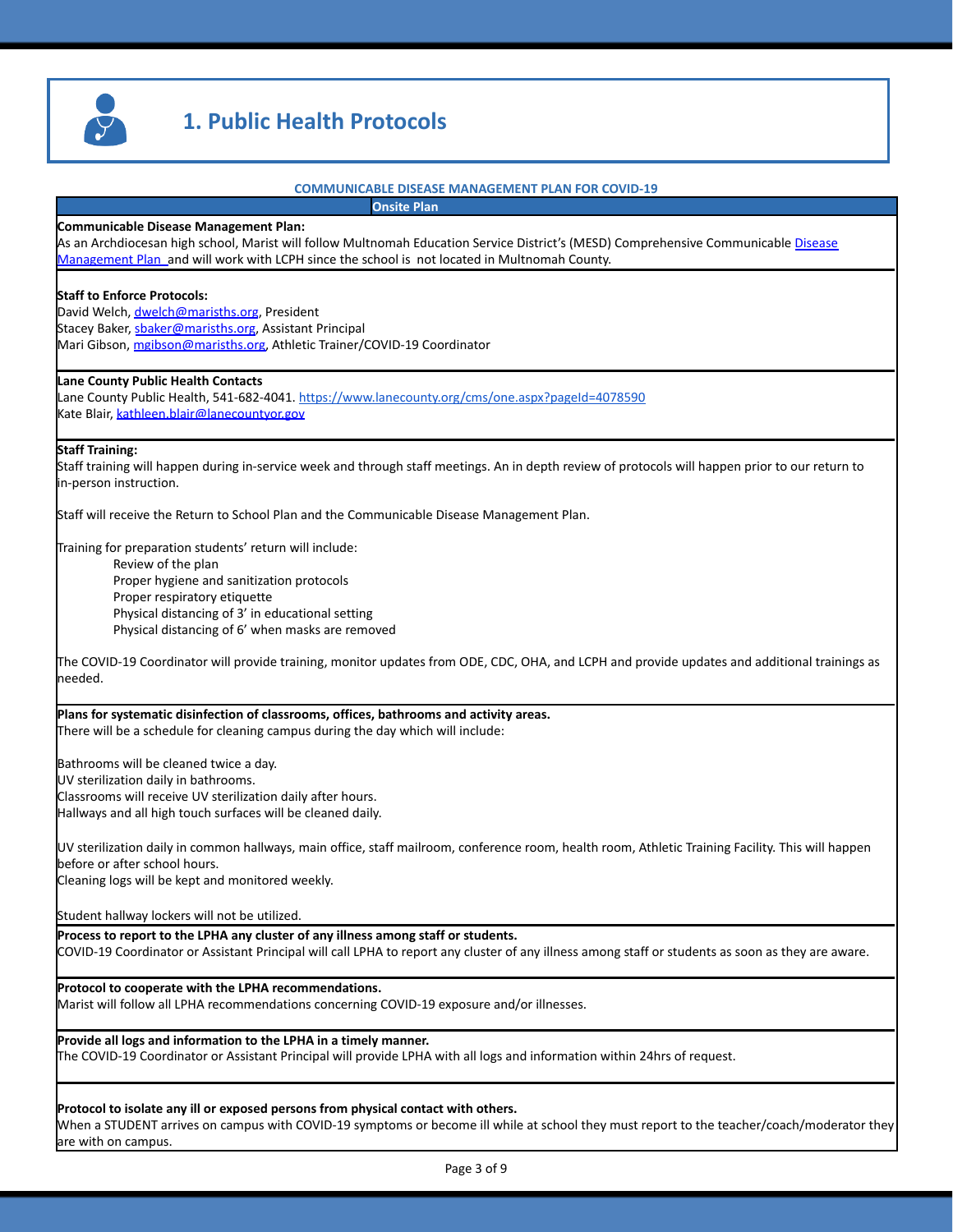- Students will be sent to the health room during the academic day or athletic training facility during athletics for further screening.
- Designated staff will wear medical grade face mask and gloves.
- Screen for exclusion criteria with self-screening log.
- When it is determined that a student has symptoms that are excludable, take the student to isolation space to wait for parent/guardian pickup.
- The parent/guardian will be contacted to pick up student.
- Provide face mask for student and maintain physical distancing.
- If more than one student is in an isolation space, appropriate distance or barriers must be maintained between students.
- Do not leave students unattended.
- Upon pickup, reinforce school quarantine scenarios with handout.
- Sanitize the space between each use.

When a STAFF member arrives on campus with COVID-19 symptoms or becomes ill while at school:

- They must report to the designated staff for further screening.
- Designated staff will wear medical grade face mask and gloves.
- Screen for exclusion criteria with self screening log.
- If they meet the exclusion criteria, they will be dismissed to home or emergency contact can be called.
- Staff must be moved to isolation room, if waiting for pick-up.
- Reinforce quarantine scenarios.
- Staff will contact their health care provider and stay home as directed and obtain a COVID-19 test, if advised.
	- o This should be a minimum 24 hours fever free (or vomiting and diarrhea 48 hours) without the use of symptom reducing medication.
- Follow-up communication and documentation will be sent to [covidhealth@marisths.org](mailto:covidhealth@marisths.org)

#### **Protocol for communicating potential COVID-19 cases to the school community and other stakeholders (see section 1e of the** *Ready Schools, Safe Learners* **guidance).**

- Phone calls will be made and/or emails sent to those who were in close contact/exposed to a presumptive COVID-19 case.
- Notification to school community will be sent.
- ODE sample communications will be referred to as a template.
- FERPA and HIPAA requirements will be followed.

#### **Required components of individual daily student/cohort logs include.**

All required information will be included in the logs/information.

#### **Process to ensure that the school reports to and consults with the LPHA regarding cleaning and possible classroom or program closure if anyone who has entered school is diagnosed with COVID-19.**

Facilities Manager and Assistant Principal will consult with LPHA about required cleaning and follow recommendations.

#### **Protocol to respond to potential outbreaks (see section 3 of the** *Ready Schools, Safe Learners* **guidance).**

- Planning for COVID-19 Scenarios in Schools will continue to be reviewed and followed.
- Assistant Principal and COVID-19 Coordinator will contact LPHA and follow all guidance.
- CDL will implemented when/where advised/needed
- Cleaning per guidance

## **HIGH-RISK POPULATIONS**

#### **Onsite Plan**

**Serve students in high-risk population(s) whether learning is happening through On-Site** *(including outside)***, Hybrid (partially On-Site and partially Comprehensive Distance Learning models), or Comprehensive Distance Learning models.** Students will have the option to remain CDL.

#### **Medically Fragile, Complex and Nursing-Dependent Student Requirements**

We do not currently have students in this category. If this were to change we would support students through appropriate accommodations. Families who are concerned about students being on campus for hybrid instruction, CDL will still be available.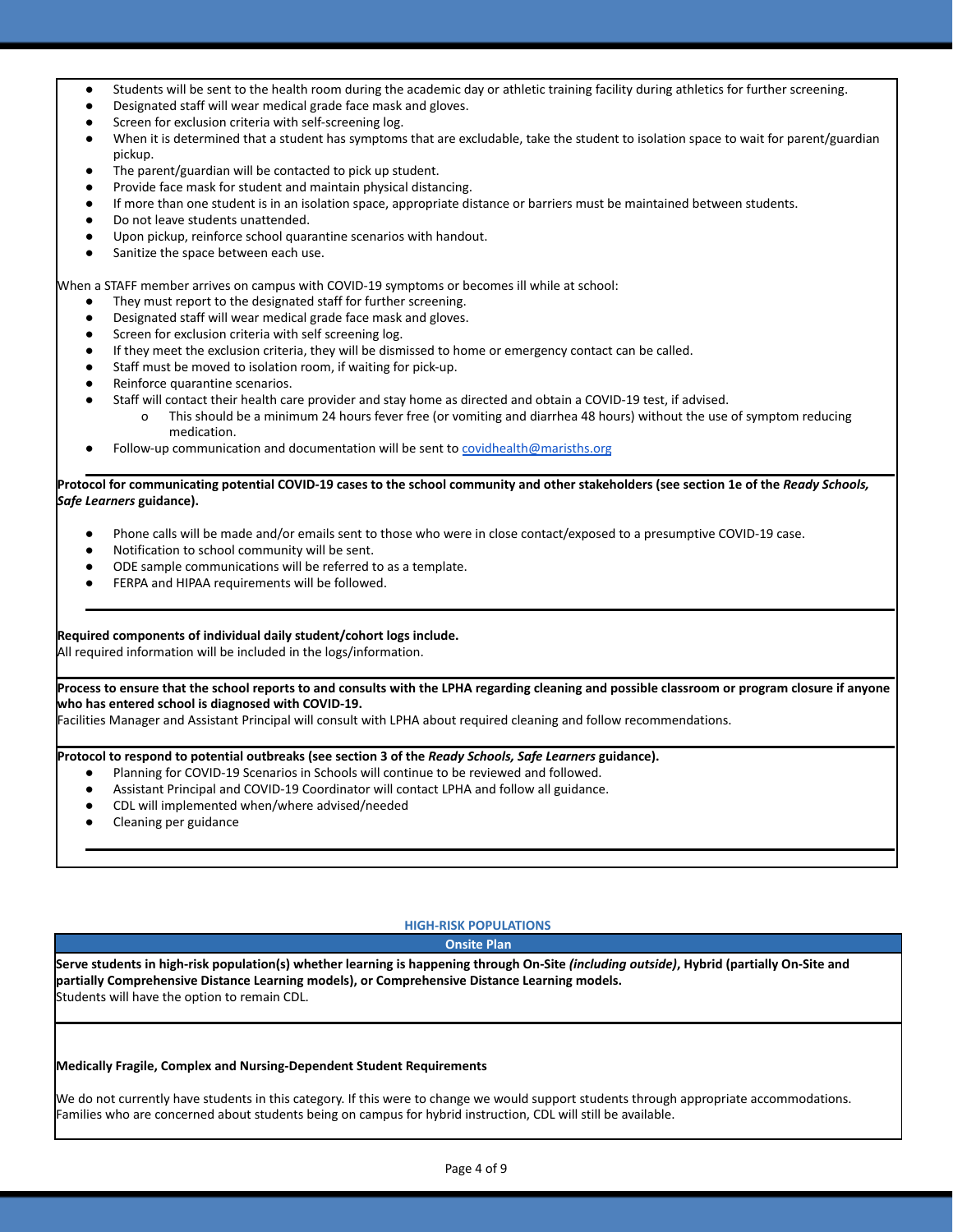#### **PHYSICAL DISTANCING**

#### **Onsite Plan**

Student desks will be set 3 feet apart and students will be in assigned seats.

Staff will be 3 feet apart at all staff meetings.

**COHORTING Onsite Plan**

Student cohorts will be by class period.

Daily logs are outlined in the previous section.

Students and staff will use bathrooms and water fill stations in the hallway their class is in.

All weight room equipment, athletic equipment and athletic training facility will be cleaned daily.

Each staff member will have access to cleaning supplies and PPE.

At the end of each class period:

- Students clean table/desk top, seat, seat back with wipe
- Teacher is stationed just outside doorway at exit for hallway supervision during passing time.
- Teacher greets incoming students during passing time and ensures there is no congregating in hallways.
- When students begin to enter classroom doorway, teacher reminds students to sanitize hands then gives each student a wipe to clean their desk before sitting down.

All desks will be sanitized between classes. Teachers will be trained to effectively sanitize their rooms.

Employees are to disinfect their own workspace multiple times throughout the day, giving special attention to commonly touched surfaces. Alcohol-based hand sanitizers and cleaning products are accessible throughout the workplace to disinfect frequently touched objects and surfaces such as telephones and keyboards.

The site custodial team will clean all workspaces at their designated cleaning time. *Please note that proper equipment such as acceptable disinfectant and PPE will be used when cleaning individual workspaces.*

# **PUBLIC HEALTH COMMUNICATION AND TRAINING**

**Onsite Plan**

On-going communication and review will happen during staff meetings.

Staff will be retrained before students return.

COVID-19, face mask/covering, reminders to stay home if ill, proper respiratory hygiene and proper hand washing signs are posted throughout campus in both English and Spanish.

Communication protocol is outlined in previous section.

## **ENTRY AND SCREENING**

#### **Onsite Plan**

Students and staff are directed to self-screen at home and to stay home if ill or exhibiting any COVID-19 like symptoms.

OHA communicable disease guidance for schools will be followed.

Staff and families who have COVID-19 related questions or concerns related to processes/protocols may contact the COVID-19 coordinator and/or principal via phone or by emailing questions to [covidhealth@marisths.org.](mailto:covidhealth@marisths.org)

Symptomatic staff and students will be excluded and directed to see their health care provider.

Students and staff who become symptomatic while on campus will report to the isolation room and will be tested following the requirements for COVID-19 Testing in Oregon's K-12 Schools program from the OHA.

Page 5 of 9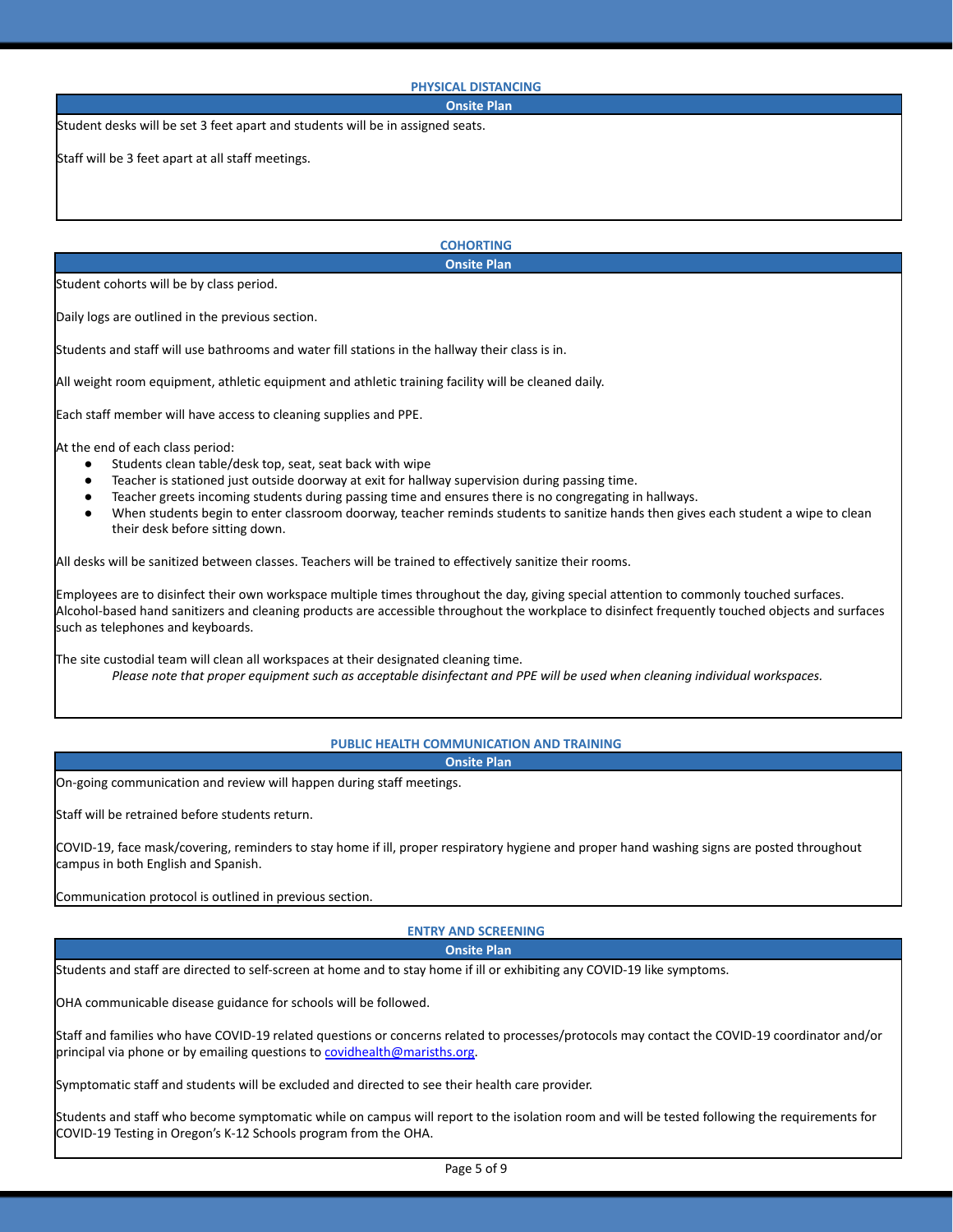Hand hygiene posters are posted in all bathrooms and hand sanitizing stations have been installed at the entry of each classroom and common space.

### **VISITORS/VOLUNTEERS**

#### **Onsite Plan**

Visitors and/or volunteers who will be on campus will complete the health screening, which will be monitored and archived for 4 weeks.

Visitors and/or volunteers will follow hygiene, mask, and physical distancing protocols.

#### **FACE COVERINGS, FACE SHIELDS, AND CLEAR PLASTIC BARRIERS**

**Onsite Plan**

Face coverings are required in Oregon for everyone age 5 and older in all indoor spaces where there is more than one person present.

OHA definitions and specifications of face coverings: <https://sharedsystems.dhsoha.state.or.us/DHSForms/Served/le2288K.pdf>

All students, staff, and visitors will be required to wear a face cover/mask. Marist will follow OHA/ODE masking requirements.

Signage is posted in both English and Spanish at all building entries.

N95 medical grade and/or surgical mask, face shield, and gown will be provided to the Athletic Trainer/COVID-19 Coordinator, the health room and the isolation room supervisor, and staff who are trained to administer COVID-19 testing to symptomatic staff and students or those who are exposed or come in close contact with a presumptive positive case while on campus.

### **ISOLATION AND QUARANTINE**

#### **Onsite Plan**

When a STUDENT arrives on campus with visible symptoms or becomes ill while at school, they must report to the teacher/coach/moderator they are with on campus.

- Students will be sent to the health room during the academic day or athletic training facility during athletics for further screening.
- Designated staff will wear medical grade face mask and gloves.
- Screen for exclusion criteria with self-screening log.
- When it is determined that a student has symptoms that are excludable, take the student to isolation space to wait for parent/guardian pickup.
- The parent/guardian will be contacted to pick up the student.
- Provide face mask for student and maintain physical distancing.
- If more than one student is in an isolation space, appropriate distance or barriers must be maintained between students.
- Do not leave students unattended.
- Upon pickup, reinforce school quarantine scenarios with handout.
- Sanitize the space between each use.

If a STAFF member arrives on campus with visible symptoms or becomes ill while at school:

- They must report to the designated staff for further screening.
- Designated staff will wear medical grade face mask and gloves.
- Screen for exclusion criteria with self-screening log.
- If they meet the exclusion criteria, they will be dismissed to home or emergency contact can be called.
- Staff must be moved to isolation room, if waiting for pick-up.
- Reinforce quarantine scenarios.
- Staff will contact their health care provider and stay home as directed and obtain a COVID-19 test, if advised.
	- o This should be a minimum 24 hours fever free (or vomiting and diarrhea 48 hours) without the use of symptom reducing medication.
- Follow-up communication and documentation will be sent to [covidhealth@marisths.org](mailto:covidhealth@marisths.org)

Parents/guardians will transport their child.

We do not have a school nurse or health center but we have developed protocols and assessment of symptoms for designated staff members to follow.

Health room supervisor keeps a record of and monitors health room and isolation room use.

CDL will be available for students and staff on quarantine as needed.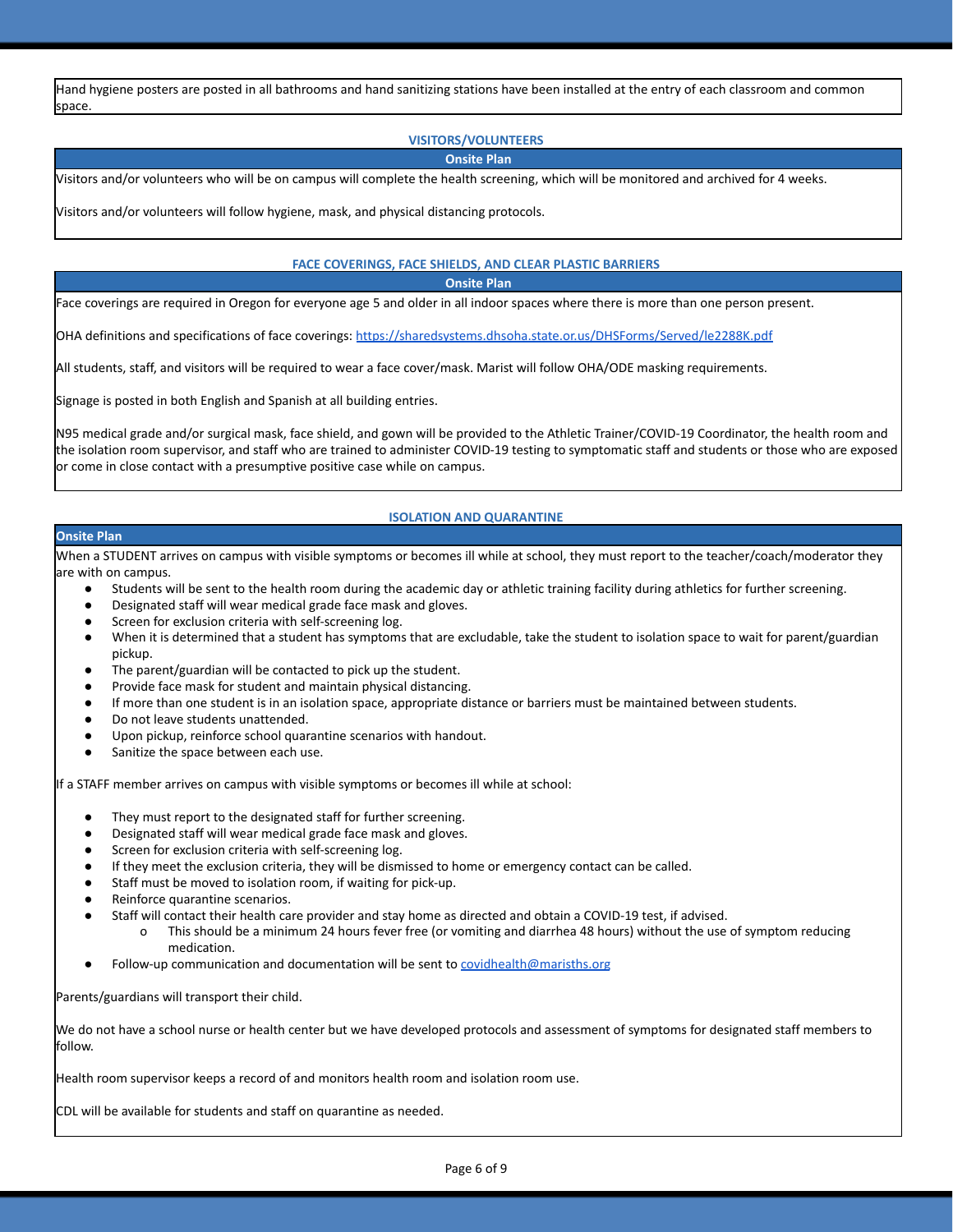

# **2. Facilities and School Operations**

**TECHNOLOGY Onsite Plan**

Marist is a 1:1 iPad school. Students and staff who need access CDL due to quarantine will school provide technology equipment and the school Zoom account. <https://www.marisths.org/technology.html>

#### **SCHOOL SPECIFIC FUNCTIONS/FACILITY FEATURES**

**Onsite Plan**

- Handwashing: Handwashing signs in all bathrooms.
- **Equipment:** Hand sanitizing stations have been placed near the entry/exit of all common spaces (front office, cafeteria, ARC etc)

Additional hand sanitizing stations will be placed outside each classroom. Students will be expected to sanitize hands when entering and leaving the room.

Personal Property: Students are encouraged to leave all non-related school items at home. Hallway lockers will not be used in order to prevent hallway congestion.

**ARRIVAL AND DISMISSAL**

#### **Onsite Plan**

Hand sanitizing stations have been installed at the entry of all classes and shared/common spaces.

Students will not gather/congregate in hallways before or after school.

Parents/Guardians will be encouraged to drop off no earlier than 15-20 minutes before school and pick students up immediately after school unless they are meeting with a teacher or have practice.

#### **CLASSROOMS/REPURPOSED LEARNING SPACES**

**Onsite Plan**

- Seating: Desks will be 3 feet apart and teachers will use seating charts. Non-essential furniture will be removed from all classrooms.
- Materials: Students will bring their own school supplies and materials.
- Handwashing: Additional hand sanitizing stations will be placed outside each classroom. Students will be expected to sanitize hands when entering and leaving the room.

#### **PLAYGROUNDS, FIELDS, RECESS, BREAKS, AND RESTROOMS**

**Onsite Plan**

Marist is a private school with a closed campus. Campus is always closed to public access during the school day.

Hand washing will be reviewed with students. Hand washings are in all bathrooms.

As a high school, we do not have playground equipment.

All weight room equipment, athletic equipment and athletic training facility will be cleaned daily.

All desks will be sanitized between classes. Teachers will be trained to effectively sanitize their rooms.

Teachers will be encouraged to keep doors and windows open and teach classes outdoors when appropriate.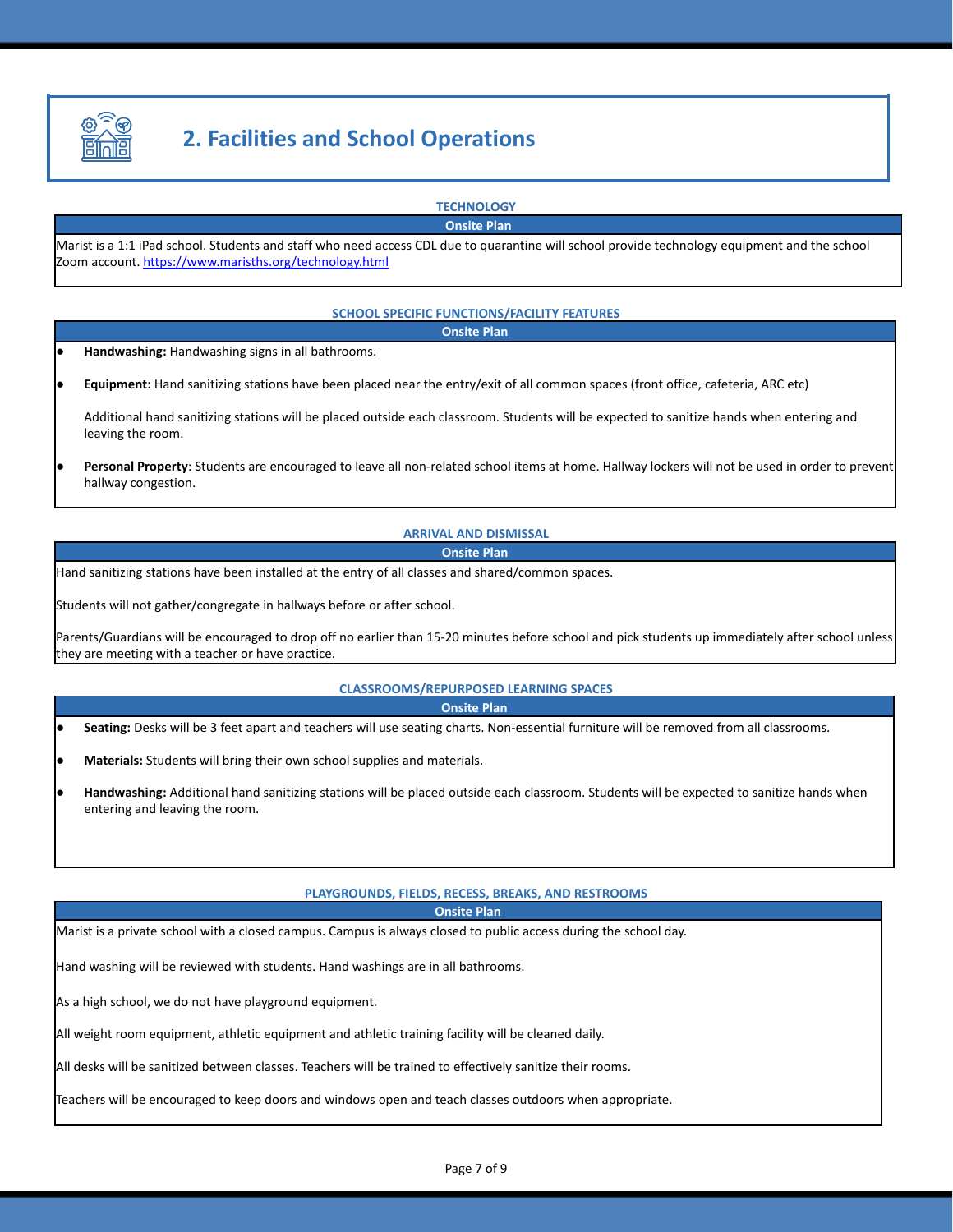Employees are to disinfect their own workspace multiple times throughout the day, giving special attention to commonly touched surfaces. Alcohol-based hand sanitizers and cleaning products are accessible throughout the workplace to disinfect frequently touched objects and surfaces such as telephones and keyboards. The site custodial team will clean all workspaces at their designated cleaning time. *Please note that proper equipment such as acceptable disinfectant and PPE will be used when cleaning individual workspaces.*

All entry and exit doors are signed to help with directional flow.

#### **MEAL SERVICE/NUTRITION**

#### **Onsite Plan**

Students will have access to free grab and go lunches provided by 4J. Students will sign up for which lunches they would like via a google sheet each week.

> **TRANSPORTATION Onsite Plan**

Marist does not have a school bus system.

Athletics, field trips, and retreats will follow all transportation protocols from ODE, OHA, and OSAA for travel to events/contests.

### **CLEANING, DISINFECTION, AND VENTILATION**

**Onsite Plan**

Cleaning and disinfection process have been shared earlier in the plan. A full airflow assessment of all buildings and classrooms has been completed by an HVAC company. All systems are in line with COVID-19 air flow requirements and meet OSHA standards.

Merv-13 air filters are installed.

**HEALTH SERVICES**

#### **Hybrid/Onsite Plan**

We have established a health room and an isolation room.

Athletic Trainer, Assistant Principal, and Health Coordinator have all been trained in symptom checking and BinaxNow testing.